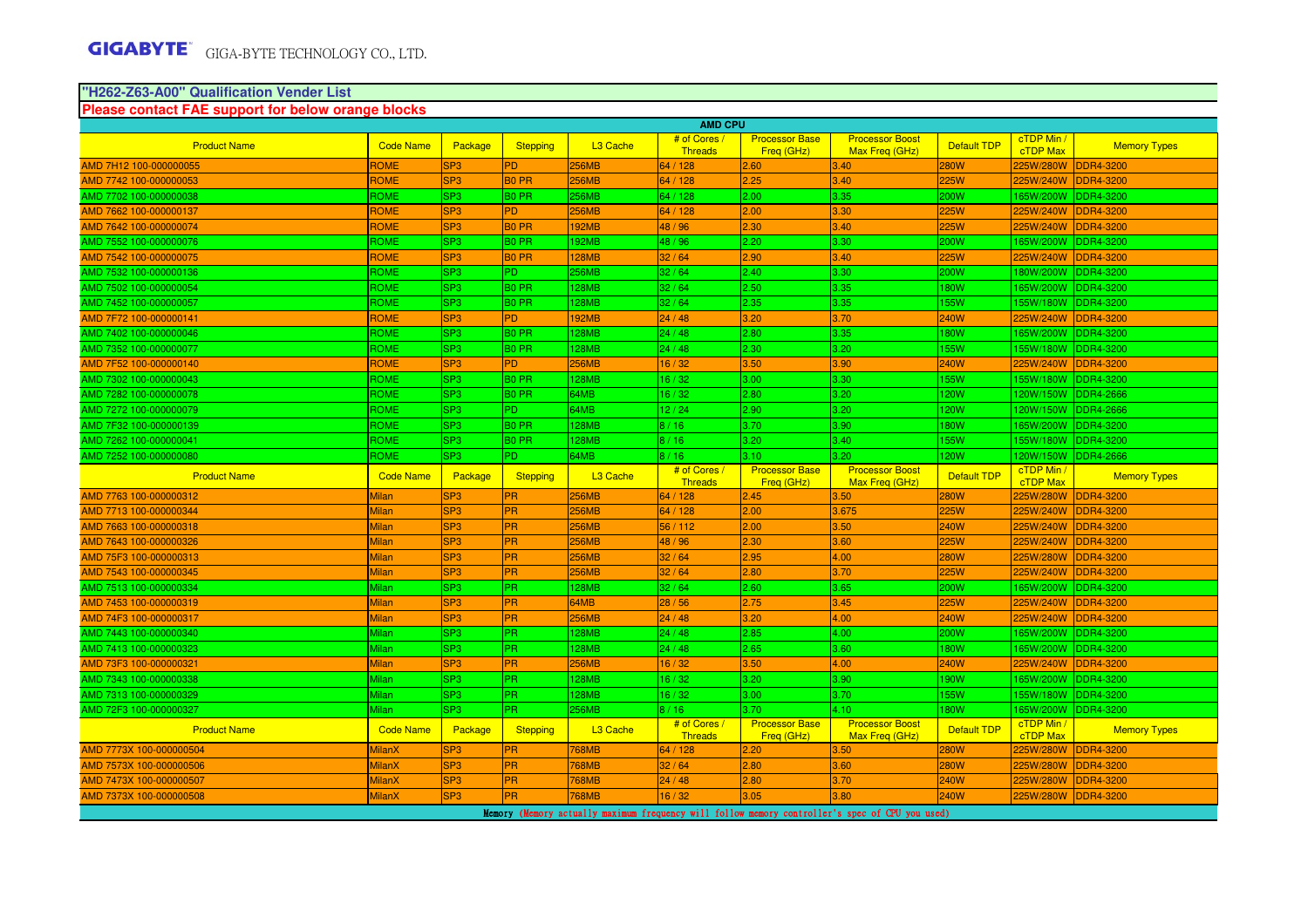| <b>Product Name</b>     | <b>Memory Type</b> | <b>Module</b><br>Supplier | <b>Size</b>      | <b>Chip Brand</b> | Rank         | Voltage | <b>Data Transfer Rate</b> | <b>Error Correction CAS Latency</b> | <b>Pins</b> |
|-------------------------|--------------------|---------------------------|------------------|-------------------|--------------|---------|---------------------------|-------------------------------------|-------------|
|                         |                    |                           |                  |                   | <b>RDIMM</b> |         |                           |                                     |             |
| M393A2K43DB2-CVFBQ      | DDR4               | Samsung                   | 16GB             | Samsung-IDT       | 2Rx8         | 1.2v    | 2933MHz                   | ECC Registered 21                   | 288-pin     |
| M393A4K40DB2-CVFBQ      | DDR4               | Samsung                   | 32GB             | Samsung-IDT       | 2Rx4         | 1.2v    | 2933MHz                   | ECC Registered 21                   | 288-pin     |
| M393A8G40AB2-CVFBY      | DDR4               | <b>Samsung</b>            | 64GB             | Samsung-IDT       | 2Rx4         | 1.2v    | 2933MHz                   | ECC Registered 21                   | 288-pin     |
| CT16G4RFD8293.18FE1     | DDR4               | <b>CRUCIAL</b>            | 16GB             | Micron            | 2Rx8         | 1.2v    | 2933MHz                   | ECC Registered 21                   | 288-pin     |
| CT16G4RFD8293.2G9E1.001 | DDR <sub>4</sub>   | <b>CRUCIAL</b>            | 16GB             | Micron            | 2Rx8         | 1.2v    | 2933MHz                   | ECC Registered <sup>21</sup>        | 288-pin     |
| MTA18ASF2G72PDZ-2G9E1UG | DDR4               | Micron                    | 16GB             | Micron-Rambus     | 2Rx8         | 1.2v    | 2933MHz                   | ECC Registered 21                   | 288-pin     |
| MTA18ASF2G72PDZ-2G9E1VG | DDR4               | Micron                    | 16GB             | Micron-IDT        | 2Rx8         | 1.2v    | 2933MHz                   | ECC Registered 21                   | 288-pin     |
| MTA9ASF2G72PZ-2G9E1UI   | DDR4               | Micron                    | 16GB             | Micron-Rambus     | 1Rx8         | 1.2v    | 2933MHz                   | ECC Registered 21                   | 288-pin     |
| CT32G4RFD4293.2G9E2.001 | DDR4               | <b>CRUCIAL</b>            | 32 <sub>GB</sub> | <b>Micron</b>     | 2Rx4         | 1.2v    | 2933MHz                   | ECC Registered 21                   | 288-pin     |
| CT32G4RFD4293.36FE2     | DDR4               | <b>CRUCIAL</b>            | 32 <sub>GB</sub> | <b>Micron</b>     | 2Rx4         | 1.2v    | 2933MHz                   | ECC Registered 21                   | 288-pin     |
| MTA36ASF4G72PZ-2G9E2TG  | DDR4               | Micron                    | 32GB             | Micron-Montage    | 2Rx4         | 1.2v    | <b>2933MHz</b>            | ECC Registered 21                   | 288-pin     |
| MTA36ASF4G72PZ-2G9E2VG  | DDR4               | Micron                    | 32GB             | Micron-IDT        | 2Rx4         | 1.2v    | 2933MHz                   | ECC Registered 21                   | 288-pin     |
| MTA36ASF4G72PZ-2G9E2UG  | DDR4               | Micron                    | 32GB             | Micron-Rambus     | 2Rx4         | 1.2v    | 2933MHz                   | ECC Registered 21                   | 288-pin     |
| MTA18ASF4G72PDZ-2G9E1TI | DDR4               | Micron                    | 32GB             | Micron-Montage    | 2Rx8         | 1.2v    | 2933MHz                   | ECC Registered <sup>21</sup>        | 288-pin     |
| MTA36ASF8G72PZ-2G9E1TI  | DDR4               | Micron                    | 64GB             | Micron-Montage    | 2Rx4         | 1.2v    | 2933MHz                   | ECC Registered 21                   | 288-pin     |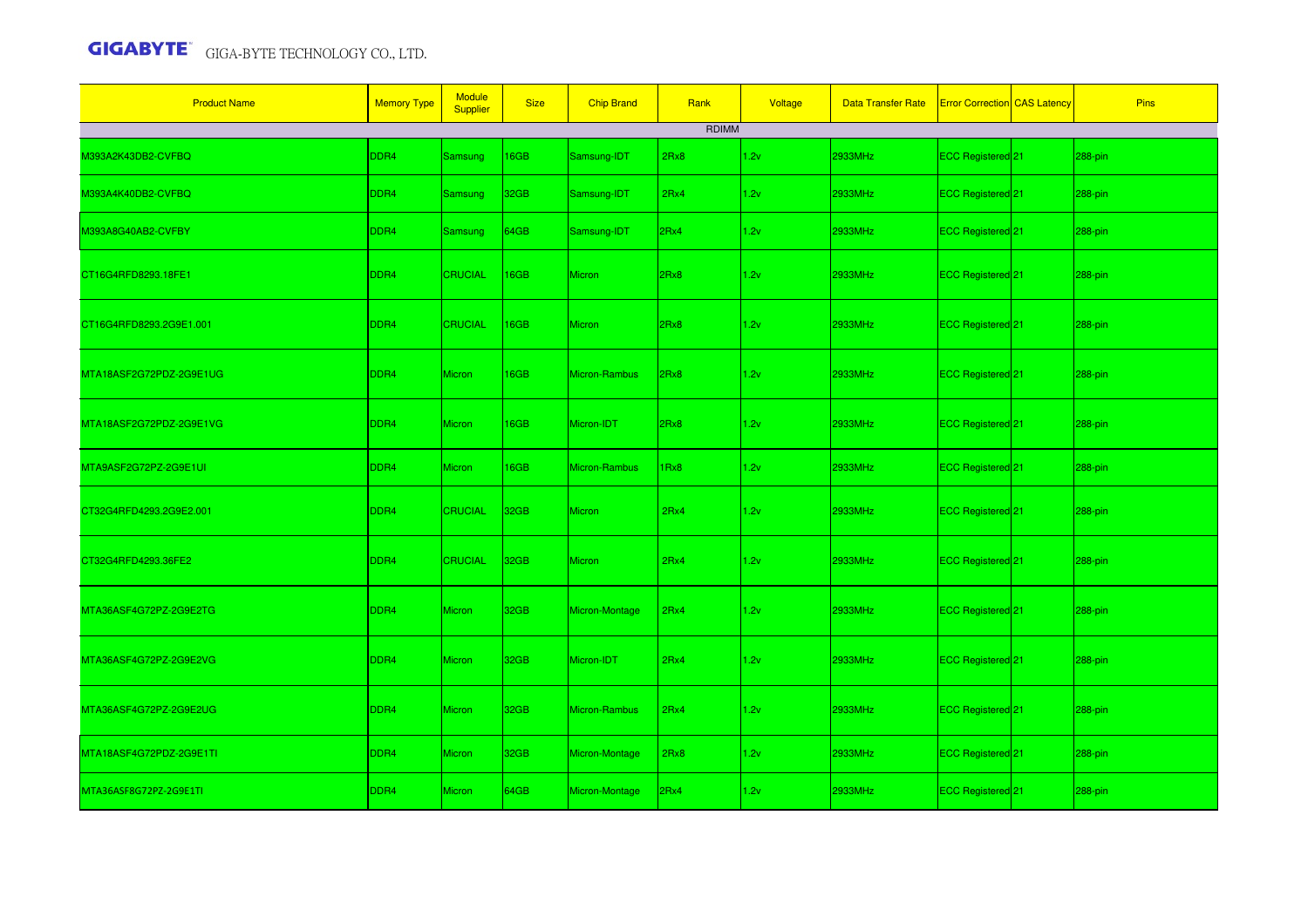| HMA82GR7CJR8N-WM T4        | DDR4 | <b>SKhynix</b>  | 16GB | <b>SKhynix-Montage</b>         | 2Rx8             | 1.2v | 2933MHz | ECC Registered 21            | 288-pin |
|----------------------------|------|-----------------|------|--------------------------------|------------------|------|---------|------------------------------|---------|
| HMA84GR7CJR4N-WM TG        | DDR4 | <b>SKhynix</b>  | 32GB | SKhynix-IDT                    | 2Rx4             | 1.2v | 2933MHz | ECC Registered 21            | 288-pin |
| <b>HMAA8GR7MJR4N-WM T4</b> | DDR4 | <b>SKhynix</b>  | 64GB | <b>SKhynix-Montage</b>         | 2Rx4             | 1.2v | 2933MHz | <b>ECC Registered 21</b>     | 288-pin |
| KSM29RD8/16HDR             | DDR4 | <b>Kingston</b> | 16GB | <b>SKhynix-Rambus</b>          | 2Rx8             | 1.2v | 2933MHz | ECC Registered <sup>21</sup> | 288-pin |
| KSM29RD4/32HDR             | DDR4 | Kingston        | 32GB | <b>SKhynix-Rambus</b>          | 2Rx4             | 1.2v | 2933MHz | ECC Registered <sup>21</sup> | 288-pin |
| NT32GA72D4NBX3P-IX         | DDR4 | Nanya           | 32GB | Nanya-Montage or<br><b>IDT</b> | 2Rx4             | 1.2v | 2933MHz | ECC Registered 21            | 288-pin |
| HMA82GR7DJR8N-XN T8        | DDR4 | <b>SKhynix</b>  | 16GB | <b>SKhynix-Rambus</b>          | 2Rx8             | 1.2v | 3200MHz | ECC Registered 22            | 288-pin |
| HMA82GR7DJR8N-XN TG        | DDR4 | <b>SKhynix</b>  | 16GB | SKhynix -IDT                   | 2Rx8             | 1.2v | 3200MHz | ECC Registered 22            | 288-pin |
| HMA84GR7DJR4N-XN T4        | DDR4 | SKhynix         | 32GB | <b>SKhynix-Montage</b>         | 2Rx4             | 1.2v | 3200MHz | ECC Registered 22            | 288-pin |
| HMAA8GR7AJR4N-XN TG        | DDR4 | <b>SKhynix</b>  | 64GB | SKhynix-IDT                    | 2Rx4             | 1.2v | 3200MHz | ECC Registered 22            | 288-pin |
| HMAA8GR7CJR4N-XN T4        | DDR4 | <b>SKhynix</b>  | 64GB | <b>SKhynix-Montage</b>         | 2Rx4             | 1.2v | 3200MHz | ECC Registered 22            | 288-pin |
| HMAA8GR7CJR4N-XN TG        | DDR4 | <b>SKhynix</b>  | 64GB | SKhynix-IDT                    | 2Rx4             | 1.2v | 3200MHz | ECC Registered 22            | 288-pin |
| HMAA8GR7CJR4N-XN T8        | DDR4 | <b>SKhynix</b>  | 64GB | <b>SKhynix-Rambus</b>          | 2Rx4             | 1.2v | 3200MHz | ECC Registered 22            | 288-pin |
| CT16G4RFD832A.3G2E1.001    | DDR4 | Crucial         | 16GB | <b>Micron-Rambus</b>           | 2Rx8             | 1.2v | 3200MHz | ECC Registered 22            | 288-pin |
| MTA18ASF2G72PDZ-3G2E1UK    | DDR4 | <b>Micron</b>   | 16GB | <b>Micron-Rambus</b>           | 2Rx8             | 1.2v | 3200MHz | ECC Registered 22            | 288-pin |
| MTA9ASF2G72PZ-3G2E1TI      | DDR4 | <b>Micron</b>   | 16GB | Micron-Montage                 | 1Rx8             | 1.2v | 3200MHz | ECC Registered 22            | 288-pin |
| MTA18ASF2G72PZ-3G2E2TI     | DDR4 | Micron          | 16GB | Micron-Montage                 | 1 <sub>Rx4</sub> | 1.2v | 3200MHz | ECC Registered 22            | 288-pin |
| MTA18ASF4G72PDZ-3G2B2TI    | DDR4 | Micron          | 32GB | Micron-Montage                 | 2Rx8             | 1.2v | 3200MHz | ECC Registered 22            | 288-pin |
| MTA36ASF4G72PZ-3G2J3UI     | DDR4 | Micron          | 32GB | <b>Micron-Rambus</b>           | 2Rx4             | 1.2v | 3200MHz | ECC Registered 22            | 288-pin |
| MTA18ASF4G72PDZ-3G2E1UI    | DDR4 | <b>Micron</b>   | 32GB | <b>Micron-Rambus</b>           | 2Rx8             | 1.2v | 3200MHz | ECC Registered 22            | 288-pin |
| MTA18ASF4G72PDZ-3G2E1TI    | DDR4 | <b>Micron</b>   | 32GB | Micron-Montage                 | 2Rx8             | 1.2v | 3200MHz | ECC Registered 22            | 288-pin |
| MTA18ASF4G72PDZ-3G2E1V1    | DDR4 | <b>Micron</b>   | 32GB | <b>Micron</b>                  | 2Rx8             | 1.2v | 3200MHz | ECC Registered 22            | 288-pin |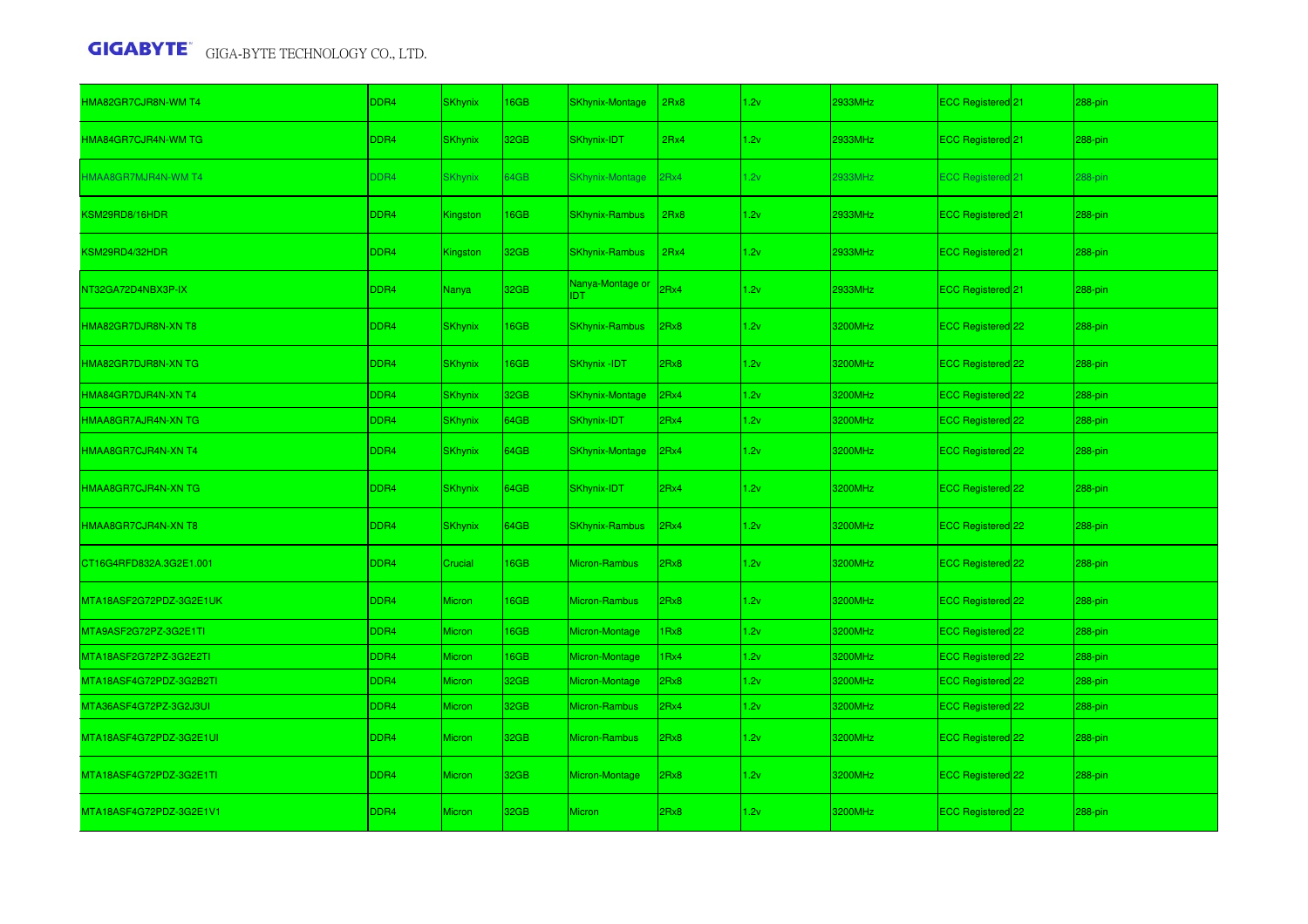| MTA36ASF8G72PZ-3G2E1VI  | DDR4 | Micron         | 64GB             | Micron-IDT             | 2Rx4       | 1.2v | 3200MHz | ECC Registered 22              |    | 288-pin     |
|-------------------------|------|----------------|------------------|------------------------|------------|------|---------|--------------------------------|----|-------------|
| M393A2K43DB3-CWEBQ      | DDR4 | Samsung        | 16GB             | Samsung-IDT            | 2Rx8       | 1.2v | 3200MHz | ECC Registered 22              |    | 288-pin     |
| M393A2K40DB3-CWEGQ      | DDR4 | <b>Samsung</b> | 16GB             | Samsung-Rambus         | 1Rx4       | 1.2v | 3200MHz | ECC Registered 22              |    | $288 - pin$ |
| M393A2K40DB3-CWEBQ      | DDR4 | Samsung        | 16GB             | Samsung-IDT            | 1Rx4       | 1.2v | 3200MHz | ECC Registered 22              |    | 288-pin     |
| M393A2K40DB3-CWECQ      | DDR4 | <b>Samsung</b> | 16GB             | Samsung-               | 1Rx4       | 1.2v | 3200MHz | ECC Registered <sup>22</sup>   |    | 288-pin     |
| M393A2K40EB3-CWEGQ      | DDR4 | Samsung        | 16GB             | Samsung-Rambus         | 1Rx4       | 1.2v | 3200MHz | ECC Registered 22              |    | 288-pin     |
| M393A4K40DB3-CWECQ      | DDR4 | <b>Samsung</b> | 32GB             | Samsung-Montage 2Rx4   |            | 1.2v | 3200MHz | ECC Registered 22              |    | 288-pin     |
| M393A4K40DB3-CWEBQ      | DDR4 | <b>Samsung</b> | 32GB             | Samsung-IDT            | <b>Rx4</b> | 1.2v | 3200MHz | ECC Registered <sup>22</sup>   |    | 288-pin     |
| M393A4K40DB3-CWEGQ      | DDR4 | <b>Samsung</b> | 32GB             | Samsung-Rambus 2Rx4    |            | 1.2v | 3200MHz | ECC Registered 22              |    | 288-pin     |
| M393A8G40AB2-CWEBQ      | DDR4 | Samsung        | 64GB             | Samsung-IDT            | 2Rx4       | 1.2v | 3200MHz | ECC Registered 22              |    | 288-pin     |
| TR416G32S422-XNC        | DDR4 | V-color        | 16GB             | <b>SKhynix-Rambus</b>  | 1Rx4       | 1.2v | 3200MHz | ECC Registered 22              |    | 288-pin     |
| KSM32RD8/16HDR          | DDR4 | Kingston       | 16GB             | <b>SKhynix-Rambus</b>  | 2Rx8       | 1.2v | 3200MHz | ECC Registered 22              |    | 288-pin     |
| KSM32RS8/16MER          | DDR4 | Kingston       | 16GB             | Micron-Rambus          | Rx8        | 1.2v | 3200MHz | ECC Registered 22              |    | 288-pin     |
| KSM32RD4/32HDR          | DDR4 | Kingston       | 32GB             | <b>SKhynix-Rambus</b>  | <b>Rx4</b> | 1.2v | 3200MHz | ECC Registered 22              |    | 288-pin     |
| KSM32RS4/32MER          | DDR4 | Kingston       | 32GB             | Micron-Rambus          | 1Rx4       | 1.2v | 3200MHz | ECC Registered 22              |    | 288-pin     |
| AD4R3200316G22-BSSC     | DDR4 | <b>ADATA</b>   | 16GB             | Samsung-IDT            | 2Rx8       | 1.2v | 3200MHz | ECC Registered 22              |    | 288-pin     |
| AD4R3200716G22-BHYA     | DDR4 | <b>ADATA</b>   | 16GB             | <b>SKhynix-Montage</b> | 1Rx8       | 1.2v | 3200MHz | ECC Registered 22              |    | 288-pin     |
| MTA18ASF2G72PDZ-3G2R1TI | DDR4 | Micron         | 16GB             | Micron-Rambus          | 2Rx8       | 1.2v | 3200MHz | ECC Registered 22              |    | 288-pin     |
| MTA18ASF2G72PDZ-3G2R1UI | DDR4 | Micron         | 16GB             | Micron-Rambus          | 2Rx8       | 1.2v | 3200MHz | ECC Registered 22              |    | 288-pin     |
| MTA18ASF2G72PDZ-3G2R1VI | DDR4 | Micron         | 16GB             | Micron-Rambus          | 2Rx8       | 1.2v | 3200MHz | ECC Registered 22              |    | 288-pin     |
| MTA18ASF4G72PDZ-3G2F1VI | DDR4 | Micron         | 32GB             | Micron-IDT             | 2Rx8       | 1.2v | 3200MHz | ECC Registered <sup>122</sup>  |    | 288-pin     |
| MTA18ASF4G72PDZ-3G2F1UI | DDR4 | Micron         | 32GB             | Micron-Rambus          | 2Rx8       | 1.2v | 3200MHz | ECC Registered 22              |    | 288-pin     |
| MTA36ASF8G72PZ-3G2F1VI  | DDR4 | Micron         | 64GB             | Micron-IDT             | 2Rx4       | 1.2v | 3200MHz | ā                              |    | 288-pin     |
| MTA36ASF8G72PZ-3G2F1TI  | DDR4 | Micron         | 64GB             | Micron-Montage 2Rx4    |            | 1.2v | 3200MHz | <del>Ecc"</del>                | 22 | 288-pin     |
| M393A4G40BB3-CWEGQ      | DDR4 | Samsung        | 32GB             | Samsung-Rambus         | 1Rx4       | 1.2v | 3200MHz | ECC Registered 22              |    | 288-pin     |
| M393A4K40EB3-CWEGQ      | DDR4 | <b>Samsung</b> | 32 <sub>GB</sub> | Samsung-Rambus 2Rx4    |            | 1.2v | 3200MHz | ECC Registered 22              |    | 288-pin     |
| M393A4K40EB3-CWECQ      | DDR4 | Samsung        | 32GB             | Samsung-Montage 2Rx4   |            | 1.2v | 3200MHz | ECC Registered <sup>[22]</sup> |    | 288-pin     |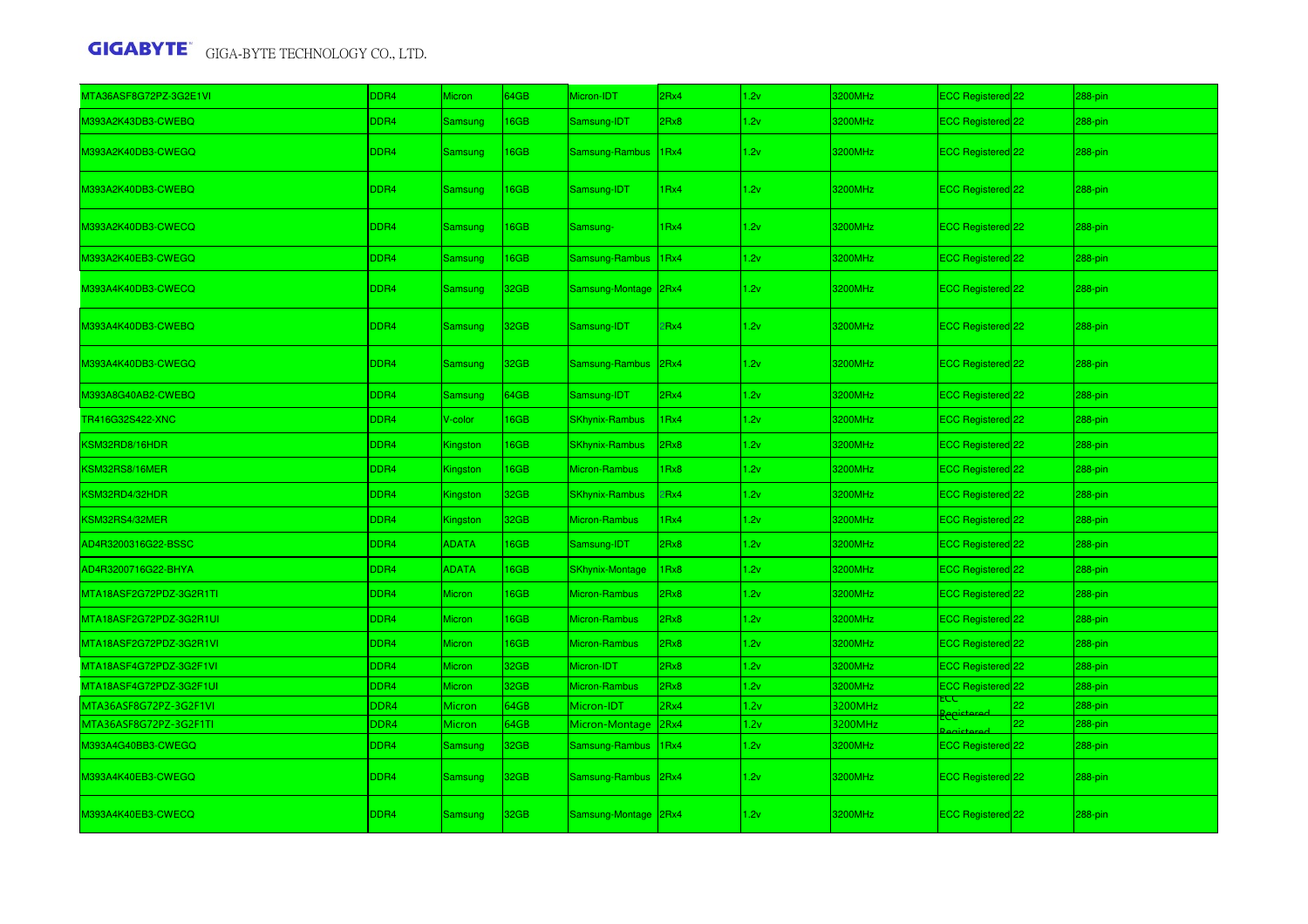| 0393A4K40EB3-CWEBY                                                              | DDR4                     | <b>Samsung</b>   | 32GB         | Samsung-IDT                | 2Rx4                                | 1.2v                                                                             | 3200MHz                                            | ECC Registered 22            |            | 288-pin     |
|---------------------------------------------------------------------------------|--------------------------|------------------|--------------|----------------------------|-------------------------------------|----------------------------------------------------------------------------------|----------------------------------------------------|------------------------------|------------|-------------|
| M393A8G40BB4-CWEBY                                                              | DDR4                     | Samsung          | 64GB         | Samsung-IDT                | 2Rx4                                | 1.2v                                                                             | 3200MHz                                            | ECC Registered 22            |            | 288-pin     |
| M393AAG40M32-CAEBQ                                                              | DDR4                     | Samsung          | 128GB        | Samsung                    | 2S2Rx4                              | 1.2v                                                                             | 3200MHz                                            | ECC Registered 22            |            | 288-pin     |
| M393AAG40M32-CAEBY                                                              | DDR4                     | Samsung          | 128GB        | Samsung                    | <b>2S2Rx4</b>                       | 1.2v                                                                             | 3200MHz                                            | ECC Registered 22            |            | 288-pin     |
| MTA18ASF2G72PZ-3G2R1UI                                                          | DDR4                     | <b>Micron</b>    | 16GB         | Micron-Rambus              | 1Rx4                                | 1.2v                                                                             | 3200MHz                                            | ECC Registered <sup>22</sup> |            | 288-pin     |
| MTA18ASF2G72PZ-3G2R1TI                                                          | DDR4                     | Micron           | 16GB         | Micron-Montage             | 1Rx4                                | 1.2v                                                                             | 3200MHz                                            | ECC Registered 22            |            | 288-pin     |
| MTA18ASF4G72PZ-3G2F1TI                                                          | DDR4                     | Micron           | 32GB         | Micron-Montage             | 1Rx4                                | 1.2v                                                                             | 3200MHz                                            | ECC Registered 22            |            | 288-pin     |
| MTA18ASF4G72PZ-3G2F1UI                                                          | DDR4                     | <b>Micron</b>    | 32GB         | Micron-Rambus              | 1Rx4                                | 1.2v                                                                             | 3200MHz                                            | ECC Registered 22            |            | 288-pin     |
| MTA9ASF1G72PZ-3G2R1VI                                                           | DDR4                     | Micron           | 8GB          | Micron-IDT                 | 1Rx8                                | 1.2v                                                                             | 3200MHz                                            | ECC Registered 22            |            | 288-pin     |
| MTA36ASF8G72PZ-3G2F1VI                                                          | DDR4                     | <b>Micron</b>    | 64GB         | Micron-IDT                 | 2Rx4                                | 1.2v                                                                             | 3200MHz                                            | ECC Registered <sup>22</sup> |            | 288-pin     |
| MTA36ASF4G72PZ-3G2R1UI                                                          | DDR4                     | <b>Micron</b>    | 32GB         | Micron-Rambus              | 2Rx4                                | 1.2v                                                                             | 3200MHz                                            | ECC Registered 22            |            | 288-pin     |
| MTA9ASF2G72PZ-3G2F1UI                                                           | DDR4                     | Micron           | 16GB         | Micron-Rambus              | 1Rx8                                | 1.2v                                                                             | 3200MHz                                            | ECC Registered 22            |            | 288-pin     |
| KSM32RD8/16MRR                                                                  | DDR4                     | Kingston         | 16GB         | Micron-Rambus              | 2Rx8                                | 1.2v                                                                             | 3200MHz                                            | ECC Registered 22            |            | 288-pin     |
| KSM32RD4/32MRR                                                                  | DDR4                     | Kingston         | 32GB         | Micron-Rambus              | 2Rx4                                | 1.2v                                                                             | 3200MHz                                            | ECC Registered 22            |            | 288-pin     |
|                                                                                 |                          |                  |              |                            | <b>LRDIMM</b>                       |                                                                                  |                                                    |                              |            |             |
| M386A8K40CM2-CVFBY                                                              | DDR4                     | <b>Samsung</b>   | 64GB         | Samsung-IDT                | 4DRx4                               | 1.2v                                                                             | 2933MHz                                            | ECC Registered 21            |            | 288-pin     |
| M386AAG40MMB-CVFC0                                                              | DDR4                     | Samsung          | 128GB        | <b>Samsung</b>             | 4DRx4                               | 1.2v                                                                             | 2933MHz                                            | ECC Registered 21            |            | 288-pin     |
| M386A8K40DM2-CWELQ                                                              | DDR4                     | <b>Samsung</b>   | 64GB         | Samsung-IDT                | 4DRx4                               | 1.2v                                                                             | 3200MHz                                            | ECC Registered 22            |            | 288-pin     |
|                                                                                 |                          |                  |              |                            |                                     | HDD (If the system build-in with RAID card , please refer to RAID card QVL list) |                                                    |                              |            |             |
| <b>Product Name</b>                                                             | <b>Type</b>              | Vendor           | Form Factor  | Format                     | Capacity                            | <b>Interface Speed</b>                                                           | <b>Series</b>                                      | Cache                        | <b>RPM</b> | Encryption  |
|                                                                                 |                          |                  |              |                            | Seagate Enterprise Capacity 2.5 HDD |                                                                                  |                                                    |                              |            |             |
| ST2000NX0243                                                                    | <b>SATA</b>              | Seagate          | 2.5"         | 4Kn                        | 2TB                                 | 6Gb/s                                                                            | <b>Exos 7E2000</b><br>(Enterprise Capacity<br>V.3) | <b>128MB</b>                 | 7200       | N/A         |
| ST2000NX0253                                                                    | <b>SATA</b>              | Seagate          | 2.5"         | 512E                       | 2TB                                 | 6Gb/s                                                                            | <b>Exos 7E2000</b><br>(Enterprise Capacity<br>V.3) | <b>128MB</b>                 | 200        | N/A         |
|                                                                                 |                          |                  |              |                            | <b>SATA/SAS SSD</b>                 |                                                                                  |                                                    |                              |            |             |
| <b>Product Name</b>                                                             | <b>Type</b>              | Vendor           | Form Factor  | Interface                  | <b>Capacity</b>                     | <b>Interface Speed</b>                                                           | <b>FW</b>                                          |                              |            | <b>Note</b> |
|                                                                                 |                          |                  |              |                            | <b>SATA SSD</b>                     |                                                                                  |                                                    |                              |            |             |
| (5200 ECO) MTFDDAK1T9TDC-1AT1ZABYY                                              | <b>SSD</b>               | <b>Micron</b>    | 2.5"         | <b>SATA</b>                | 1.92TB                              | 6Gb/s                                                                            |                                                    |                              |            |             |
| <b>ITFDDAK1T9TDD-1AT1ZABYY (5200 PRO)</b>                                       | <b>SSD</b>               | <b>Micron</b>    | 2.5"         | <b>SATA</b>                | 1.92TB                              | Gb/s                                                                             |                                                    |                              |            |             |
| MTFDDAK1T9TDN-1AT1ZABYY (5200 MAX)<br><b>ATFDDAK3T8TDS-1AW1ZABYY (5300 PRO)</b> | <b>SSD</b><br><b>SSD</b> | Micron           | 2.5"<br>2.5" | <b>SATA</b><br><b>SATA</b> | 1.92TB<br>3.84TB                    | 6Gb/s<br>6Gb/s                                                                   |                                                    |                              |            |             |
| MTFDDAK1T9TDS-1AW1ZABYY (5300 PRO)                                              | <b>SSD</b>               | Micron<br>Micron | 2.5"         | <b>SATA</b>                | 1.92TB                              | 6Gb/s                                                                            |                                                    |                              |            |             |
| MZ-7LH1T9NE 883 DCT Series                                                      | <b>SSD</b>               | Samsung          | 2.5"         | <b>SATA</b>                | .92TB                               | 6Gb/s                                                                            |                                                    |                              |            |             |
| MZ7L3480HCHQ-00A07 PM893 Series                                                 | SSD                      | Samsung          | 2.5"         | <b>SATA</b>                | 480GB                               | 6Gb/s                                                                            |                                                    |                              |            |             |
| MZ7L33T8HBLT-00A07 PM893 Series                                                 | <b>SSD</b>               | <b>Samsung</b>   | 2.5"         | <b>SATA</b>                | 3.84TB                              | 6Gb/s                                                                            |                                                    |                              |            |             |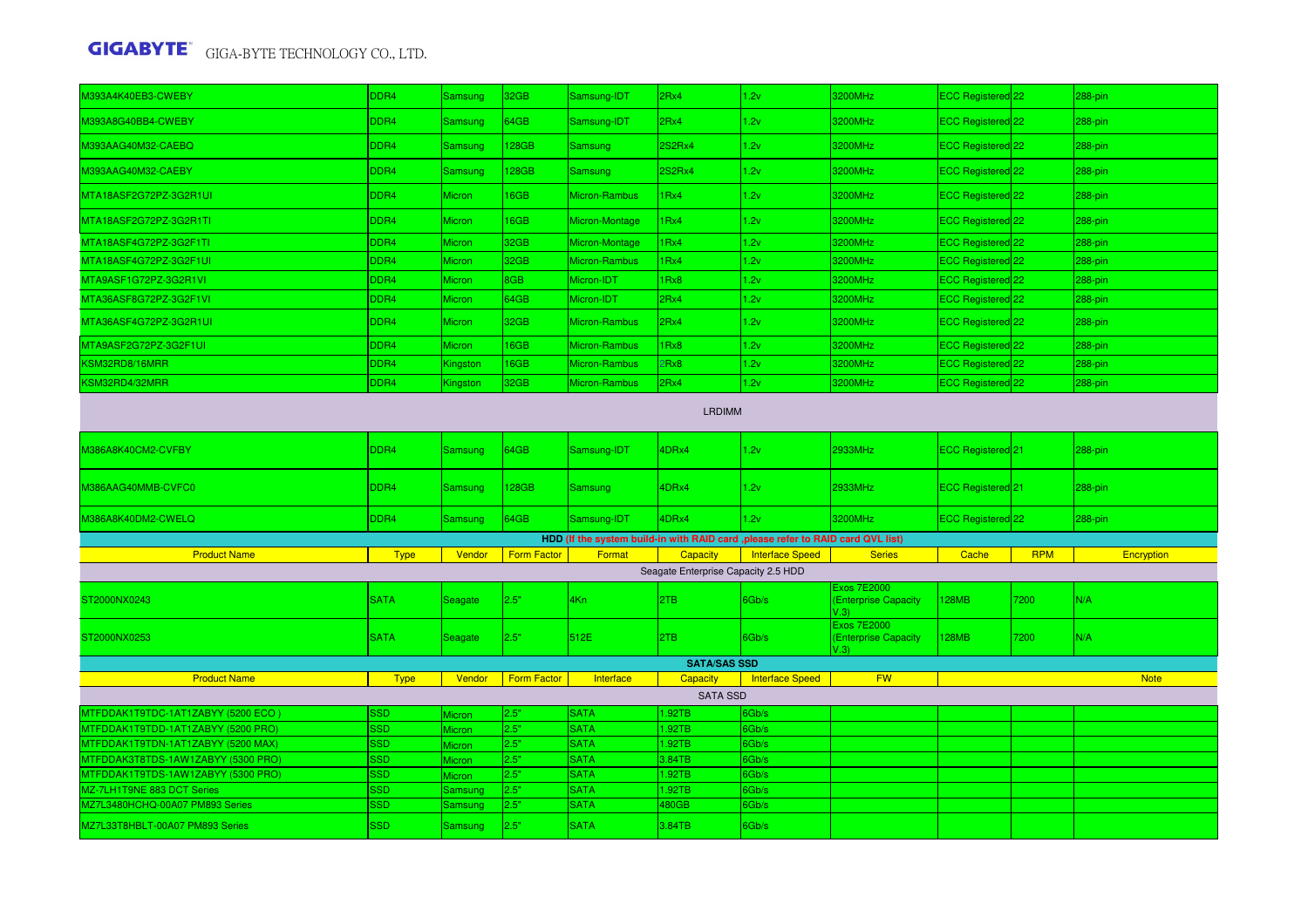| <b>SATA</b><br>SSDSC2KB019T8 D3-S4510 Series<br><b>SSD</b><br>2.5"<br>1.92TB<br>Intel<br>Gb/s<br>2.5"<br>SSD<br>Intel<br><b>SATA</b><br>1.92TB<br>6Gb/s<br><b>SATA</b><br><b>SSD</b><br>2.5"<br>960GB<br>6Gb/s<br>Seagate<br><b>SSD</b><br>2.5"<br><b>SATA</b><br>480GB<br>Gb/s<br>Seagate<br><b>SSD</b><br>2.5"<br><b>SATA</b><br>240GB<br>6Gb/s<br>Phison<br>SSB240GTLCG-D2-SME520GBT ESM1220 Series<br><b>SSD</b><br>2.5"<br><b>SATA</b><br>480GB<br>Gb/s<br>Phison<br>SSB480GTLCG-D2-SME520GBT ESM1220 Series<br><b>SSD</b><br><b>SATA</b><br>2.5"<br>960GB<br>6Gb/s<br>Phison<br>2.5"<br><b>SATA</b><br><b>SSD</b><br>1.92TB<br>6Gb/s<br>Phison<br><b>SSD</b><br>2.5"<br><b>SATA</b><br>960GB<br>6Gb/s<br>Toshiba<br><b>PCIe SSD</b><br><b>Product Name</b><br><b>Form Factor</b><br>Interface Speed<br><b>Note</b><br><b>Type</b><br>Vendor<br>Interface<br>Capacity<br>PCIe SSD<br>SDPEDKX040T701 P4500 Series PCIe Gen3 x4 4TB<br><b>PCI-E 3.0</b><br>4TB<br>PCIe<br>Intel<br>PCle(NVMe)<br>PCIe Gen3 x4<br>PCIe<br>$PCI-E$ 3.0<br>3.2TB<br>Samsung PM1725b MZPLL3T2HAJQ PCIe Gen3 x8 3.2TB<br>PCle(NVMe)<br>PCIe Gen3 x8<br>Samsung<br>U.2<br>Capacity<br><b>Note</b><br><b>Product Name</b><br><b>Type</b><br>Vendor<br><b>Form Factor</b><br>Interface<br><b>Interface Speed</b><br>SSDPE2KE032T801 P4610 Series<br>U.2<br>2.5"<br>SFF8639(NVMe)<br>PCIe Gen3 x4<br>Intel<br>3.2TB<br>U.2<br>2TB<br>SSDPE2KX020T801 P4510 Series<br>2.5"<br>Intel<br><b>SFF8639(NVMe)</b><br>PCIe Gen3 x4<br>U.2<br>SSDPE7KX010T701 P4501 Series<br>2.5"<br>PCle Gen3 x4<br>Intel<br>SFF8639(NVMe)<br>1TB<br>U.2<br>2.5"<br><b>SFF8639(NVMe)</b><br>3.2TB<br>PCIe Gen3 x4<br>Samsung<br>U.2<br>1.92TB<br>2.5"<br><b>SFF8639(NVMe)</b><br>PCIe Gen3 x4<br>Samsung<br>U.2<br>1.92TB<br>2.5"<br><b>SFF8639(NVMe)</b><br>PCIe Gen3 x4<br>Samsung<br>U.2<br>MTFDHBE3T8TDF 7300 Pro Series<br>2.5"<br>3.84TB<br><b>Micron</b><br><b>SFF8639(NVMe)</b><br>PCIe Gen3 x4<br>MTFDHBE3T8TDF-1AW4ZABYY<br>U.2<br>MTFDHBE960TDF-1AW4ZABYY<br>2.5"<br><b>SFF8639(NVMe)</b><br>960GB<br>PCIe Gen3 x4<br><b>Micron</b><br>U.2<br>2.5"<br>1.6TB<br>MTFDHBE1T6TDG-1AW1ZABYY<br><b>Micron</b><br><b>SFF8639(NVMe)</b><br>PCIe Gen3 x4<br>U.2<br>2.5"<br><b>PHISON</b><br><b>SFF8639(NVMe)</b><br>3.2TB<br>PCIe Gen3 x4<br>U.2<br>WUS4CB032D7P3E3 Ultrastar DC SN640 Series<br>2.5"<br><b>SFF8639(NVMe)</b><br>3.2TB<br>PCIe Gen3 x4<br>W <sub>D</sub><br>M.2<br><b>Note</b><br><b>Product Name</b><br><b>Type</b><br>Vendor<br><b>Form Factor</b><br>Interface<br><b>Capacity</b><br>Interface Speed<br>M.2<br>M.2<br>22110<br>PCle(NVMe)<br>1TB<br>PCIe Gen3 x4<br>Intel<br>M.2<br>256GB<br>Intel<br>2280<br>PCle(NVMe)<br>PCIe Gen3 x4<br>M.2<br>256GB<br>PCle(NVMe)<br>Intel<br>2280<br>PCIe Gen3 x4<br>M.2<br>1TB<br>Intel<br>2280<br>PCle(NVMe)<br>PCIe Gen3 x4<br>M.2<br>22110<br>960GB<br>Samsung<br>PCle(NVMe)<br>PCIe Gen3 x4<br>M.2<br>22110<br>1.92TB<br>MZ-1LB1T9N 983 DCT Series<br>Samsung<br>PCle(NVMe)<br>PCIe Gen3 x4<br>AF960GSTJA-YT1 ATP 960GB<br>M.2<br><b>ATP</b><br>2280<br>PCle(NVMe)<br>960GB<br>PCIe Gen3 x4<br>960GB<br><b>EPX-KW960 EPX Series</b><br>M.2<br>LITE-ON<br>22110<br>PCle(NVMe)<br>PCIe Gen3 x4<br><b>RAID Cards</b><br>RAID-on-Chip<br><b>Host Bus</b><br><b>External</b><br>Internal Ports   Internal Connectors<br><b>External Ports</b><br><b>Note</b><br><b>Product Name</b><br><b>Data Transfer Rates</b><br>Controller<br><b>Type</b><br><b>Connectors</b><br><b>GIGABYTE Storage Cards</b> | SSDSC2KG019T8 D3-S4610 Series           | <b>SSD</b> | Intel | 2.5" | <b>SATA</b>     | 1.92TB | 6Gb/s |  |  |
|--------------------------------------------------------------------------------------------------------------------------------------------------------------------------------------------------------------------------------------------------------------------------------------------------------------------------------------------------------------------------------------------------------------------------------------------------------------------------------------------------------------------------------------------------------------------------------------------------------------------------------------------------------------------------------------------------------------------------------------------------------------------------------------------------------------------------------------------------------------------------------------------------------------------------------------------------------------------------------------------------------------------------------------------------------------------------------------------------------------------------------------------------------------------------------------------------------------------------------------------------------------------------------------------------------------------------------------------------------------------------------------------------------------------------------------------------------------------------------------------------------------------------------------------------------------------------------------------------------------------------------------------------------------------------------------------------------------------------------------------------------------------------------------------------------------------------------------------------------------------------------------------------------------------------------------------------------------------------------------------------------------------------------------------------------------------------------------------------------------------------------------------------------------------------------------------------------------------------------------------------------------------------------------------------------------------------------------------------------------------------------------------------------------------------------------------------------------------------------------------------------------------------------------------------------------------------------------------------------------------------------------------------------------------------------------------------------------------------------------------------------------------------------------------------------------------------------------------------------------------------------------------------------------------------------------------------------------------------------------------------------------------------------------------------------------------------------------------------------------------------------------------------------------------------------------------------------------------------------------------------------------------------------------------------------------------------------------------------------------------------------------------------------------------------------------------------------------------------------------------------------------------|-----------------------------------------|------------|-------|------|-----------------|--------|-------|--|--|
|                                                                                                                                                                                                                                                                                                                                                                                                                                                                                                                                                                                                                                                                                                                                                                                                                                                                                                                                                                                                                                                                                                                                                                                                                                                                                                                                                                                                                                                                                                                                                                                                                                                                                                                                                                                                                                                                                                                                                                                                                                                                                                                                                                                                                                                                                                                                                                                                                                                                                                                                                                                                                                                                                                                                                                                                                                                                                                                                                                                                                                                                                                                                                                                                                                                                                                                                                                                                                                                                                                                    |                                         |            |       |      |                 |        |       |  |  |
|                                                                                                                                                                                                                                                                                                                                                                                                                                                                                                                                                                                                                                                                                                                                                                                                                                                                                                                                                                                                                                                                                                                                                                                                                                                                                                                                                                                                                                                                                                                                                                                                                                                                                                                                                                                                                                                                                                                                                                                                                                                                                                                                                                                                                                                                                                                                                                                                                                                                                                                                                                                                                                                                                                                                                                                                                                                                                                                                                                                                                                                                                                                                                                                                                                                                                                                                                                                                                                                                                                                    | SSDSC2KB019TZ D3-S4520 Series           |            |       |      |                 |        |       |  |  |
|                                                                                                                                                                                                                                                                                                                                                                                                                                                                                                                                                                                                                                                                                                                                                                                                                                                                                                                                                                                                                                                                                                                                                                                                                                                                                                                                                                                                                                                                                                                                                                                                                                                                                                                                                                                                                                                                                                                                                                                                                                                                                                                                                                                                                                                                                                                                                                                                                                                                                                                                                                                                                                                                                                                                                                                                                                                                                                                                                                                                                                                                                                                                                                                                                                                                                                                                                                                                                                                                                                                    | XA960LE10063                            |            |       |      |                 |        |       |  |  |
|                                                                                                                                                                                                                                                                                                                                                                                                                                                                                                                                                                                                                                                                                                                                                                                                                                                                                                                                                                                                                                                                                                                                                                                                                                                                                                                                                                                                                                                                                                                                                                                                                                                                                                                                                                                                                                                                                                                                                                                                                                                                                                                                                                                                                                                                                                                                                                                                                                                                                                                                                                                                                                                                                                                                                                                                                                                                                                                                                                                                                                                                                                                                                                                                                                                                                                                                                                                                                                                                                                                    | XA480LE10063                            |            |       |      |                 |        |       |  |  |
|                                                                                                                                                                                                                                                                                                                                                                                                                                                                                                                                                                                                                                                                                                                                                                                                                                                                                                                                                                                                                                                                                                                                                                                                                                                                                                                                                                                                                                                                                                                                                                                                                                                                                                                                                                                                                                                                                                                                                                                                                                                                                                                                                                                                                                                                                                                                                                                                                                                                                                                                                                                                                                                                                                                                                                                                                                                                                                                                                                                                                                                                                                                                                                                                                                                                                                                                                                                                                                                                                                                    |                                         |            |       |      |                 |        |       |  |  |
|                                                                                                                                                                                                                                                                                                                                                                                                                                                                                                                                                                                                                                                                                                                                                                                                                                                                                                                                                                                                                                                                                                                                                                                                                                                                                                                                                                                                                                                                                                                                                                                                                                                                                                                                                                                                                                                                                                                                                                                                                                                                                                                                                                                                                                                                                                                                                                                                                                                                                                                                                                                                                                                                                                                                                                                                                                                                                                                                                                                                                                                                                                                                                                                                                                                                                                                                                                                                                                                                                                                    |                                         |            |       |      |                 |        |       |  |  |
|                                                                                                                                                                                                                                                                                                                                                                                                                                                                                                                                                                                                                                                                                                                                                                                                                                                                                                                                                                                                                                                                                                                                                                                                                                                                                                                                                                                                                                                                                                                                                                                                                                                                                                                                                                                                                                                                                                                                                                                                                                                                                                                                                                                                                                                                                                                                                                                                                                                                                                                                                                                                                                                                                                                                                                                                                                                                                                                                                                                                                                                                                                                                                                                                                                                                                                                                                                                                                                                                                                                    | SSB960GTLCG-D2-SME520GBT ESM1220 Series |            |       |      |                 |        |       |  |  |
|                                                                                                                                                                                                                                                                                                                                                                                                                                                                                                                                                                                                                                                                                                                                                                                                                                                                                                                                                                                                                                                                                                                                                                                                                                                                                                                                                                                                                                                                                                                                                                                                                                                                                                                                                                                                                                                                                                                                                                                                                                                                                                                                                                                                                                                                                                                                                                                                                                                                                                                                                                                                                                                                                                                                                                                                                                                                                                                                                                                                                                                                                                                                                                                                                                                                                                                                                                                                                                                                                                                    | SSB1K9GTLCG-D2-SME520GBT ESM1220 Series |            |       |      |                 |        |       |  |  |
|                                                                                                                                                                                                                                                                                                                                                                                                                                                                                                                                                                                                                                                                                                                                                                                                                                                                                                                                                                                                                                                                                                                                                                                                                                                                                                                                                                                                                                                                                                                                                                                                                                                                                                                                                                                                                                                                                                                                                                                                                                                                                                                                                                                                                                                                                                                                                                                                                                                                                                                                                                                                                                                                                                                                                                                                                                                                                                                                                                                                                                                                                                                                                                                                                                                                                                                                                                                                                                                                                                                    | KHK61RSE960G                            |            |       |      |                 |        |       |  |  |
|                                                                                                                                                                                                                                                                                                                                                                                                                                                                                                                                                                                                                                                                                                                                                                                                                                                                                                                                                                                                                                                                                                                                                                                                                                                                                                                                                                                                                                                                                                                                                                                                                                                                                                                                                                                                                                                                                                                                                                                                                                                                                                                                                                                                                                                                                                                                                                                                                                                                                                                                                                                                                                                                                                                                                                                                                                                                                                                                                                                                                                                                                                                                                                                                                                                                                                                                                                                                                                                                                                                    |                                         |            |       |      |                 |        |       |  |  |
|                                                                                                                                                                                                                                                                                                                                                                                                                                                                                                                                                                                                                                                                                                                                                                                                                                                                                                                                                                                                                                                                                                                                                                                                                                                                                                                                                                                                                                                                                                                                                                                                                                                                                                                                                                                                                                                                                                                                                                                                                                                                                                                                                                                                                                                                                                                                                                                                                                                                                                                                                                                                                                                                                                                                                                                                                                                                                                                                                                                                                                                                                                                                                                                                                                                                                                                                                                                                                                                                                                                    |                                         |            |       |      |                 |        |       |  |  |
|                                                                                                                                                                                                                                                                                                                                                                                                                                                                                                                                                                                                                                                                                                                                                                                                                                                                                                                                                                                                                                                                                                                                                                                                                                                                                                                                                                                                                                                                                                                                                                                                                                                                                                                                                                                                                                                                                                                                                                                                                                                                                                                                                                                                                                                                                                                                                                                                                                                                                                                                                                                                                                                                                                                                                                                                                                                                                                                                                                                                                                                                                                                                                                                                                                                                                                                                                                                                                                                                                                                    |                                         |            |       |      |                 |        |       |  |  |
|                                                                                                                                                                                                                                                                                                                                                                                                                                                                                                                                                                                                                                                                                                                                                                                                                                                                                                                                                                                                                                                                                                                                                                                                                                                                                                                                                                                                                                                                                                                                                                                                                                                                                                                                                                                                                                                                                                                                                                                                                                                                                                                                                                                                                                                                                                                                                                                                                                                                                                                                                                                                                                                                                                                                                                                                                                                                                                                                                                                                                                                                                                                                                                                                                                                                                                                                                                                                                                                                                                                    |                                         |            |       |      |                 |        |       |  |  |
|                                                                                                                                                                                                                                                                                                                                                                                                                                                                                                                                                                                                                                                                                                                                                                                                                                                                                                                                                                                                                                                                                                                                                                                                                                                                                                                                                                                                                                                                                                                                                                                                                                                                                                                                                                                                                                                                                                                                                                                                                                                                                                                                                                                                                                                                                                                                                                                                                                                                                                                                                                                                                                                                                                                                                                                                                                                                                                                                                                                                                                                                                                                                                                                                                                                                                                                                                                                                                                                                                                                    |                                         |            |       |      |                 |        |       |  |  |
|                                                                                                                                                                                                                                                                                                                                                                                                                                                                                                                                                                                                                                                                                                                                                                                                                                                                                                                                                                                                                                                                                                                                                                                                                                                                                                                                                                                                                                                                                                                                                                                                                                                                                                                                                                                                                                                                                                                                                                                                                                                                                                                                                                                                                                                                                                                                                                                                                                                                                                                                                                                                                                                                                                                                                                                                                                                                                                                                                                                                                                                                                                                                                                                                                                                                                                                                                                                                                                                                                                                    |                                         |            |       |      |                 |        |       |  |  |
|                                                                                                                                                                                                                                                                                                                                                                                                                                                                                                                                                                                                                                                                                                                                                                                                                                                                                                                                                                                                                                                                                                                                                                                                                                                                                                                                                                                                                                                                                                                                                                                                                                                                                                                                                                                                                                                                                                                                                                                                                                                                                                                                                                                                                                                                                                                                                                                                                                                                                                                                                                                                                                                                                                                                                                                                                                                                                                                                                                                                                                                                                                                                                                                                                                                                                                                                                                                                                                                                                                                    |                                         |            |       |      |                 |        |       |  |  |
|                                                                                                                                                                                                                                                                                                                                                                                                                                                                                                                                                                                                                                                                                                                                                                                                                                                                                                                                                                                                                                                                                                                                                                                                                                                                                                                                                                                                                                                                                                                                                                                                                                                                                                                                                                                                                                                                                                                                                                                                                                                                                                                                                                                                                                                                                                                                                                                                                                                                                                                                                                                                                                                                                                                                                                                                                                                                                                                                                                                                                                                                                                                                                                                                                                                                                                                                                                                                                                                                                                                    |                                         |            |       |      |                 |        |       |  |  |
|                                                                                                                                                                                                                                                                                                                                                                                                                                                                                                                                                                                                                                                                                                                                                                                                                                                                                                                                                                                                                                                                                                                                                                                                                                                                                                                                                                                                                                                                                                                                                                                                                                                                                                                                                                                                                                                                                                                                                                                                                                                                                                                                                                                                                                                                                                                                                                                                                                                                                                                                                                                                                                                                                                                                                                                                                                                                                                                                                                                                                                                                                                                                                                                                                                                                                                                                                                                                                                                                                                                    |                                         |            |       |      |                 |        |       |  |  |
|                                                                                                                                                                                                                                                                                                                                                                                                                                                                                                                                                                                                                                                                                                                                                                                                                                                                                                                                                                                                                                                                                                                                                                                                                                                                                                                                                                                                                                                                                                                                                                                                                                                                                                                                                                                                                                                                                                                                                                                                                                                                                                                                                                                                                                                                                                                                                                                                                                                                                                                                                                                                                                                                                                                                                                                                                                                                                                                                                                                                                                                                                                                                                                                                                                                                                                                                                                                                                                                                                                                    |                                         |            |       |      |                 |        |       |  |  |
|                                                                                                                                                                                                                                                                                                                                                                                                                                                                                                                                                                                                                                                                                                                                                                                                                                                                                                                                                                                                                                                                                                                                                                                                                                                                                                                                                                                                                                                                                                                                                                                                                                                                                                                                                                                                                                                                                                                                                                                                                                                                                                                                                                                                                                                                                                                                                                                                                                                                                                                                                                                                                                                                                                                                                                                                                                                                                                                                                                                                                                                                                                                                                                                                                                                                                                                                                                                                                                                                                                                    | MZWLL3T2HAJQ PM1725b Series             |            |       |      |                 |        |       |  |  |
|                                                                                                                                                                                                                                                                                                                                                                                                                                                                                                                                                                                                                                                                                                                                                                                                                                                                                                                                                                                                                                                                                                                                                                                                                                                                                                                                                                                                                                                                                                                                                                                                                                                                                                                                                                                                                                                                                                                                                                                                                                                                                                                                                                                                                                                                                                                                                                                                                                                                                                                                                                                                                                                                                                                                                                                                                                                                                                                                                                                                                                                                                                                                                                                                                                                                                                                                                                                                                                                                                                                    | MZQLW1T9HMJP PM963 Series               |            |       |      |                 |        |       |  |  |
|                                                                                                                                                                                                                                                                                                                                                                                                                                                                                                                                                                                                                                                                                                                                                                                                                                                                                                                                                                                                                                                                                                                                                                                                                                                                                                                                                                                                                                                                                                                                                                                                                                                                                                                                                                                                                                                                                                                                                                                                                                                                                                                                                                                                                                                                                                                                                                                                                                                                                                                                                                                                                                                                                                                                                                                                                                                                                                                                                                                                                                                                                                                                                                                                                                                                                                                                                                                                                                                                                                                    | MZ-QLB1T9N 983 DCT Series               |            |       |      |                 |        |       |  |  |
|                                                                                                                                                                                                                                                                                                                                                                                                                                                                                                                                                                                                                                                                                                                                                                                                                                                                                                                                                                                                                                                                                                                                                                                                                                                                                                                                                                                                                                                                                                                                                                                                                                                                                                                                                                                                                                                                                                                                                                                                                                                                                                                                                                                                                                                                                                                                                                                                                                                                                                                                                                                                                                                                                                                                                                                                                                                                                                                                                                                                                                                                                                                                                                                                                                                                                                                                                                                                                                                                                                                    |                                         |            |       |      |                 |        |       |  |  |
|                                                                                                                                                                                                                                                                                                                                                                                                                                                                                                                                                                                                                                                                                                                                                                                                                                                                                                                                                                                                                                                                                                                                                                                                                                                                                                                                                                                                                                                                                                                                                                                                                                                                                                                                                                                                                                                                                                                                                                                                                                                                                                                                                                                                                                                                                                                                                                                                                                                                                                                                                                                                                                                                                                                                                                                                                                                                                                                                                                                                                                                                                                                                                                                                                                                                                                                                                                                                                                                                                                                    | MTFDHBE960TDF 7300 Pro Series           |            |       |      |                 |        |       |  |  |
|                                                                                                                                                                                                                                                                                                                                                                                                                                                                                                                                                                                                                                                                                                                                                                                                                                                                                                                                                                                                                                                                                                                                                                                                                                                                                                                                                                                                                                                                                                                                                                                                                                                                                                                                                                                                                                                                                                                                                                                                                                                                                                                                                                                                                                                                                                                                                                                                                                                                                                                                                                                                                                                                                                                                                                                                                                                                                                                                                                                                                                                                                                                                                                                                                                                                                                                                                                                                                                                                                                                    | MTFDHBE1T6TDG 7300 Max Series           |            |       |      |                 |        |       |  |  |
|                                                                                                                                                                                                                                                                                                                                                                                                                                                                                                                                                                                                                                                                                                                                                                                                                                                                                                                                                                                                                                                                                                                                                                                                                                                                                                                                                                                                                                                                                                                                                                                                                                                                                                                                                                                                                                                                                                                                                                                                                                                                                                                                                                                                                                                                                                                                                                                                                                                                                                                                                                                                                                                                                                                                                                                                                                                                                                                                                                                                                                                                                                                                                                                                                                                                                                                                                                                                                                                                                                                    | <b>PWFX100 3.2TB</b>                    |            |       |      |                 |        |       |  |  |
|                                                                                                                                                                                                                                                                                                                                                                                                                                                                                                                                                                                                                                                                                                                                                                                                                                                                                                                                                                                                                                                                                                                                                                                                                                                                                                                                                                                                                                                                                                                                                                                                                                                                                                                                                                                                                                                                                                                                                                                                                                                                                                                                                                                                                                                                                                                                                                                                                                                                                                                                                                                                                                                                                                                                                                                                                                                                                                                                                                                                                                                                                                                                                                                                                                                                                                                                                                                                                                                                                                                    |                                         |            |       |      |                 |        |       |  |  |
|                                                                                                                                                                                                                                                                                                                                                                                                                                                                                                                                                                                                                                                                                                                                                                                                                                                                                                                                                                                                                                                                                                                                                                                                                                                                                                                                                                                                                                                                                                                                                                                                                                                                                                                                                                                                                                                                                                                                                                                                                                                                                                                                                                                                                                                                                                                                                                                                                                                                                                                                                                                                                                                                                                                                                                                                                                                                                                                                                                                                                                                                                                                                                                                                                                                                                                                                                                                                                                                                                                                    |                                         |            |       |      |                 |        |       |  |  |
|                                                                                                                                                                                                                                                                                                                                                                                                                                                                                                                                                                                                                                                                                                                                                                                                                                                                                                                                                                                                                                                                                                                                                                                                                                                                                                                                                                                                                                                                                                                                                                                                                                                                                                                                                                                                                                                                                                                                                                                                                                                                                                                                                                                                                                                                                                                                                                                                                                                                                                                                                                                                                                                                                                                                                                                                                                                                                                                                                                                                                                                                                                                                                                                                                                                                                                                                                                                                                                                                                                                    |                                         |            |       |      |                 |        |       |  |  |
|                                                                                                                                                                                                                                                                                                                                                                                                                                                                                                                                                                                                                                                                                                                                                                                                                                                                                                                                                                                                                                                                                                                                                                                                                                                                                                                                                                                                                                                                                                                                                                                                                                                                                                                                                                                                                                                                                                                                                                                                                                                                                                                                                                                                                                                                                                                                                                                                                                                                                                                                                                                                                                                                                                                                                                                                                                                                                                                                                                                                                                                                                                                                                                                                                                                                                                                                                                                                                                                                                                                    |                                         |            |       |      |                 |        |       |  |  |
|                                                                                                                                                                                                                                                                                                                                                                                                                                                                                                                                                                                                                                                                                                                                                                                                                                                                                                                                                                                                                                                                                                                                                                                                                                                                                                                                                                                                                                                                                                                                                                                                                                                                                                                                                                                                                                                                                                                                                                                                                                                                                                                                                                                                                                                                                                                                                                                                                                                                                                                                                                                                                                                                                                                                                                                                                                                                                                                                                                                                                                                                                                                                                                                                                                                                                                                                                                                                                                                                                                                    | SSDPELKX010T801 P4511 Series 1TB        |            |       |      |                 |        |       |  |  |
|                                                                                                                                                                                                                                                                                                                                                                                                                                                                                                                                                                                                                                                                                                                                                                                                                                                                                                                                                                                                                                                                                                                                                                                                                                                                                                                                                                                                                                                                                                                                                                                                                                                                                                                                                                                                                                                                                                                                                                                                                                                                                                                                                                                                                                                                                                                                                                                                                                                                                                                                                                                                                                                                                                                                                                                                                                                                                                                                                                                                                                                                                                                                                                                                                                                                                                                                                                                                                                                                                                                    | SSDPEKKA256G801 P4101 Series 256GB      |            |       |      |                 |        |       |  |  |
|                                                                                                                                                                                                                                                                                                                                                                                                                                                                                                                                                                                                                                                                                                                                                                                                                                                                                                                                                                                                                                                                                                                                                                                                                                                                                                                                                                                                                                                                                                                                                                                                                                                                                                                                                                                                                                                                                                                                                                                                                                                                                                                                                                                                                                                                                                                                                                                                                                                                                                                                                                                                                                                                                                                                                                                                                                                                                                                                                                                                                                                                                                                                                                                                                                                                                                                                                                                                                                                                                                                    | SSDPEKKA256G701 P3100 Series 256GB      |            |       |      |                 |        |       |  |  |
|                                                                                                                                                                                                                                                                                                                                                                                                                                                                                                                                                                                                                                                                                                                                                                                                                                                                                                                                                                                                                                                                                                                                                                                                                                                                                                                                                                                                                                                                                                                                                                                                                                                                                                                                                                                                                                                                                                                                                                                                                                                                                                                                                                                                                                                                                                                                                                                                                                                                                                                                                                                                                                                                                                                                                                                                                                                                                                                                                                                                                                                                                                                                                                                                                                                                                                                                                                                                                                                                                                                    | SSDPEKKA010T701 P3100 Series 1TB        |            |       |      |                 |        |       |  |  |
|                                                                                                                                                                                                                                                                                                                                                                                                                                                                                                                                                                                                                                                                                                                                                                                                                                                                                                                                                                                                                                                                                                                                                                                                                                                                                                                                                                                                                                                                                                                                                                                                                                                                                                                                                                                                                                                                                                                                                                                                                                                                                                                                                                                                                                                                                                                                                                                                                                                                                                                                                                                                                                                                                                                                                                                                                                                                                                                                                                                                                                                                                                                                                                                                                                                                                                                                                                                                                                                                                                                    | MZ-1LB960N 983 DCT Series               |            |       |      |                 |        |       |  |  |
|                                                                                                                                                                                                                                                                                                                                                                                                                                                                                                                                                                                                                                                                                                                                                                                                                                                                                                                                                                                                                                                                                                                                                                                                                                                                                                                                                                                                                                                                                                                                                                                                                                                                                                                                                                                                                                                                                                                                                                                                                                                                                                                                                                                                                                                                                                                                                                                                                                                                                                                                                                                                                                                                                                                                                                                                                                                                                                                                                                                                                                                                                                                                                                                                                                                                                                                                                                                                                                                                                                                    |                                         |            |       |      |                 |        |       |  |  |
|                                                                                                                                                                                                                                                                                                                                                                                                                                                                                                                                                                                                                                                                                                                                                                                                                                                                                                                                                                                                                                                                                                                                                                                                                                                                                                                                                                                                                                                                                                                                                                                                                                                                                                                                                                                                                                                                                                                                                                                                                                                                                                                                                                                                                                                                                                                                                                                                                                                                                                                                                                                                                                                                                                                                                                                                                                                                                                                                                                                                                                                                                                                                                                                                                                                                                                                                                                                                                                                                                                                    |                                         |            |       |      |                 |        |       |  |  |
|                                                                                                                                                                                                                                                                                                                                                                                                                                                                                                                                                                                                                                                                                                                                                                                                                                                                                                                                                                                                                                                                                                                                                                                                                                                                                                                                                                                                                                                                                                                                                                                                                                                                                                                                                                                                                                                                                                                                                                                                                                                                                                                                                                                                                                                                                                                                                                                                                                                                                                                                                                                                                                                                                                                                                                                                                                                                                                                                                                                                                                                                                                                                                                                                                                                                                                                                                                                                                                                                                                                    |                                         |            |       |      |                 |        |       |  |  |
|                                                                                                                                                                                                                                                                                                                                                                                                                                                                                                                                                                                                                                                                                                                                                                                                                                                                                                                                                                                                                                                                                                                                                                                                                                                                                                                                                                                                                                                                                                                                                                                                                                                                                                                                                                                                                                                                                                                                                                                                                                                                                                                                                                                                                                                                                                                                                                                                                                                                                                                                                                                                                                                                                                                                                                                                                                                                                                                                                                                                                                                                                                                                                                                                                                                                                                                                                                                                                                                                                                                    |                                         |            |       |      |                 |        |       |  |  |
|                                                                                                                                                                                                                                                                                                                                                                                                                                                                                                                                                                                                                                                                                                                                                                                                                                                                                                                                                                                                                                                                                                                                                                                                                                                                                                                                                                                                                                                                                                                                                                                                                                                                                                                                                                                                                                                                                                                                                                                                                                                                                                                                                                                                                                                                                                                                                                                                                                                                                                                                                                                                                                                                                                                                                                                                                                                                                                                                                                                                                                                                                                                                                                                                                                                                                                                                                                                                                                                                                                                    |                                         |            |       |      |                 |        |       |  |  |
|                                                                                                                                                                                                                                                                                                                                                                                                                                                                                                                                                                                                                                                                                                                                                                                                                                                                                                                                                                                                                                                                                                                                                                                                                                                                                                                                                                                                                                                                                                                                                                                                                                                                                                                                                                                                                                                                                                                                                                                                                                                                                                                                                                                                                                                                                                                                                                                                                                                                                                                                                                                                                                                                                                                                                                                                                                                                                                                                                                                                                                                                                                                                                                                                                                                                                                                                                                                                                                                                                                                    |                                         |            |       |      |                 |        |       |  |  |
| 2 x Mini-SAS HD<br>PCIe Gen3<br><b>LSI SAS 3008</b><br>CRA3338<br>Up to 12Gb/s per port<br><b>SFF-8643</b>                                                                                                                                                                                                                                                                                                                                                                                                                                                                                                                                                                                                                                                                                                                                                                                                                                                                                                                                                                                                                                                                                                                                                                                                                                                                                                                                                                                                                                                                                                                                                                                                                                                                                                                                                                                                                                                                                                                                                                                                                                                                                                                                                                                                                                                                                                                                                                                                                                                                                                                                                                                                                                                                                                                                                                                                                                                                                                                                                                                                                                                                                                                                                                                                                                                                                                                                                                                                         |                                         |            |       |      |                 |        |       |  |  |
| 2 x Mini-SAS HD<br>PCIe Gen3<br><b>LSI SAS 3008</b><br>Up to 12Gb/s per port<br>SFF-8644                                                                                                                                                                                                                                                                                                                                                                                                                                                                                                                                                                                                                                                                                                                                                                                                                                                                                                                                                                                                                                                                                                                                                                                                                                                                                                                                                                                                                                                                                                                                                                                                                                                                                                                                                                                                                                                                                                                                                                                                                                                                                                                                                                                                                                                                                                                                                                                                                                                                                                                                                                                                                                                                                                                                                                                                                                                                                                                                                                                                                                                                                                                                                                                                                                                                                                                                                                                                                           | <b>CSA3548</b>                          |            |       |      |                 |        |       |  |  |
| 2 x Mini-SAS HD<br>PCIe Gen3<br><b>LSI SAS 3008</b><br>Up to 12Gb/s per port                                                                                                                                                                                                                                                                                                                                                                                                                                                                                                                                                                                                                                                                                                                                                                                                                                                                                                                                                                                                                                                                                                                                                                                                                                                                                                                                                                                                                                                                                                                                                                                                                                                                                                                                                                                                                                                                                                                                                                                                                                                                                                                                                                                                                                                                                                                                                                                                                                                                                                                                                                                                                                                                                                                                                                                                                                                                                                                                                                                                                                                                                                                                                                                                                                                                                                                                                                                                                                       | <b>CSA4648</b>                          |            |       |      | <b>SFF-8643</b> |        |       |  |  |
|                                                                                                                                                                                                                                                                                                                                                                                                                                                                                                                                                                                                                                                                                                                                                                                                                                                                                                                                                                                                                                                                                                                                                                                                                                                                                                                                                                                                                                                                                                                                                                                                                                                                                                                                                                                                                                                                                                                                                                                                                                                                                                                                                                                                                                                                                                                                                                                                                                                                                                                                                                                                                                                                                                                                                                                                                                                                                                                                                                                                                                                                                                                                                                                                                                                                                                                                                                                                                                                                                                                    |                                         |            |       |      |                 |        |       |  |  |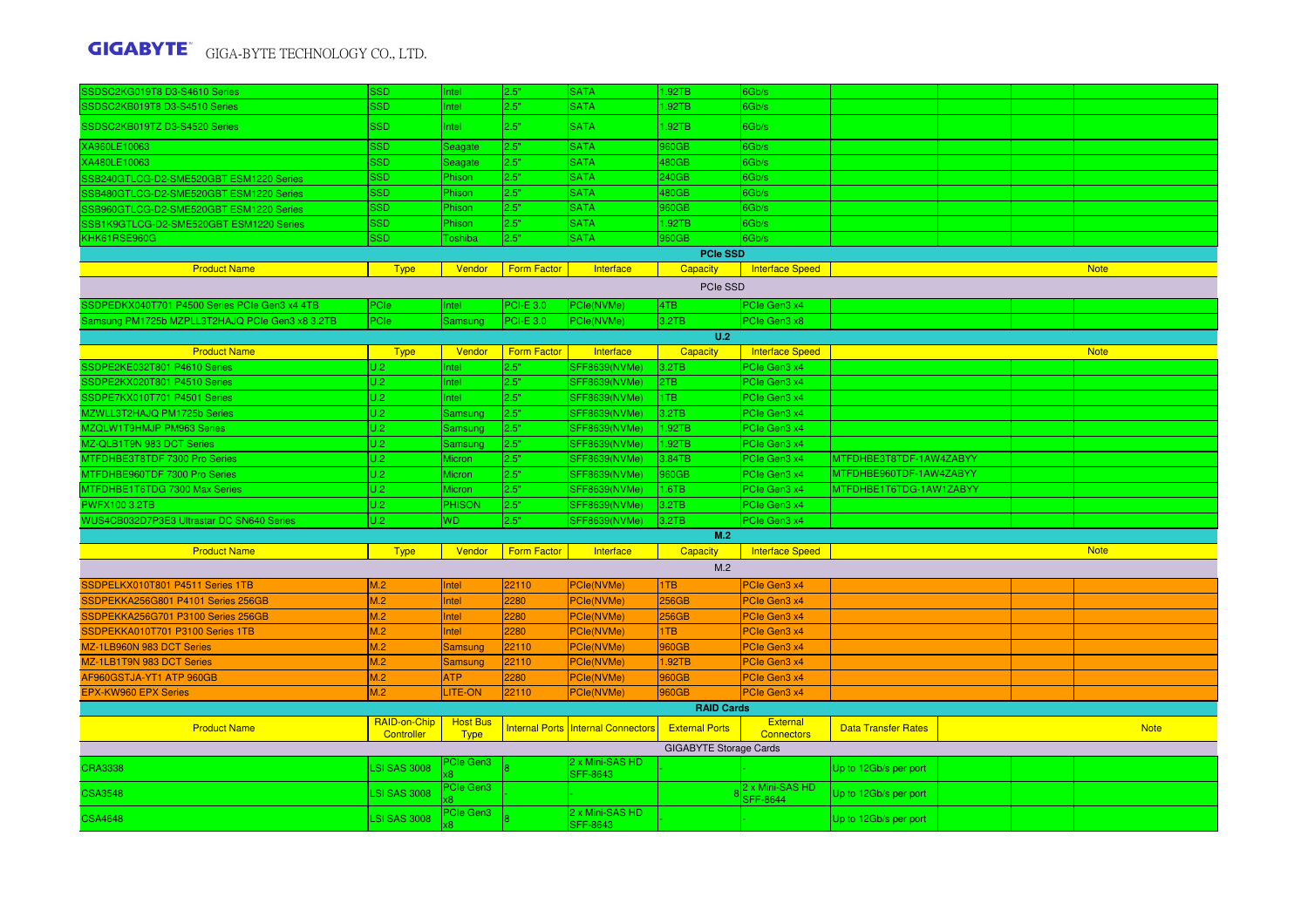| <b>CRA4548</b>                                     | <b>LSI SAS 3108</b>                           | <b>PCIe Gen3</b>             |                              | 2 x Mini-SAS HD<br>SFF-8643        |                                    | 1 x Mini-SAS HD<br><b>SFF-8644</b> | Up to 12Gb/s per port                       |  |             |
|----------------------------------------------------|-----------------------------------------------|------------------------------|------------------------------|------------------------------------|------------------------------------|------------------------------------|---------------------------------------------|--|-------------|
| <b>CRA4648</b>                                     | <b>LSI SAS 3108</b>                           | <b>Cle Gen3</b>              |                              | 2 x Mini-SAS HD<br>SFF-8643        |                                    |                                    | Up to 12Gb/s per port                       |  |             |
| <b>CRA4448</b>                                     | <b>LSI SAS 3108</b>                           | <b>PCIe Gen3</b>             |                              | 2 x Mini-SAS HD<br><b>SFF-8643</b> |                                    |                                    | Up to 12Gb/s per port                       |  |             |
| <b>CRAO438</b>                                     | <b>LSI SAS 3108</b>                           | <b>OCP PCIe</b><br>en3 x8    |                              | 2 x8 SlimSAS SFF-<br>8654          |                                    |                                    | Up to 12Gb/s per port                       |  |             |
| <b>CRAO338</b>                                     | <b>LSI SAS 3008</b>                           | <b>OCP</b> PCIe<br>aen3 x8   |                              | 2 x8 SlimSAS SFF-<br>8654          |                                    |                                    | Up to 12Gb/s per port                       |  |             |
| <b>CRAO358</b>                                     | <b>LSI SAS 3008</b>                           | <b>OCP PCIe</b><br>aen3 x8   |                              | 1 x4 SlimSAS SFF-<br>8654          |                                    | 11 x OCuLink port                  | Up to 12Gb/s per port                       |  |             |
|                                                    |                                               |                              |                              |                                    | <b>LSI RAID Controller Cards</b>   |                                    |                                             |  |             |
| MegaRAID SAS 9361-8i                               | LSISAS3108<br>dual core RAID<br>on Chip (ROC) | <sup>2</sup> Cle Gen3<br>8   |                              | 2 x Mini-SAS HD<br><b>SFF-8643</b> |                                    |                                    | Up to 12Gb/s per port                       |  |             |
| MegaRAID SAS 9460-16i without Tri-mode             | SAS3516 dual-<br>core RAID-on-<br>Chip (ROC)  | PCIe Gen3<br>x8.             |                              | 4 x Mini-SAS HD<br><b>SFF-8643</b> |                                    |                                    | Up to 12Gb/s per port                       |  |             |
|                                                    |                                               |                              |                              |                                    | LSI Host Bus Adapters (HBAs)       |                                    |                                             |  |             |
| <b>LSI SAS 9300-8e</b>                             | SAS3008                                       | PCIe Gen3<br>ά8              |                              |                                    |                                    | 2 x Mini-SAS HD<br><b>SFF-8644</b> | Up to 12Gb/s per port                       |  |             |
| LSI SAS 9400-16i without Tri-mode                  | SAS3416                                       | PCIe Gen3                    | 16                           | 4 x Mini-SAS HD<br>SFF-8643        |                                    |                                    | Up to 12Gb/s per port                       |  |             |
|                                                    |                                               |                              |                              |                                    | PMC RAID Cards (Adaptec)           |                                    |                                             |  |             |
| Adaptec ASR-81605ZQ                                |                                               | <b>PCIe Gen3</b>             | 6                            | 4 x Mini-SAS HD<br>SFF-8643        |                                    |                                    | Up to 12Gb/s per port                       |  |             |
|                                                    |                                               |                              |                              |                                    | Microsemi RAID Cards               |                                    |                                             |  |             |
| SmartRAID 3154-16i                                 | <b>PM8236</b>                                 | PCIe Gen3<br>8               | 6 <sup>1</sup>               | 4 x Mini-SAS HD<br><b>SFF-8643</b> |                                    |                                    | Up to 12Gb/s per port                       |  |             |
|                                                    |                                               |                              |                              |                                    | Microsemi Host Bus Adapters        |                                    |                                             |  |             |
| SmartHBA 2100-8i                                   | PM8222                                        | PCIe Gen3                    |                              | 2 x Mini-SAS HD<br><b>SFF-8643</b> |                                    |                                    | Up to 12Gb/s per port                       |  |             |
| HBA 1100-24i                                       | PM8238                                        | PCIe Gen3                    | 24                           | 6 x Mini-SAS HD<br><b>SFF-8643</b> |                                    |                                    | Up to 12Gb/s per port                       |  |             |
|                                                    |                                               |                              |                              |                                    |                                    |                                    |                                             |  |             |
|                                                    |                                               |                              |                              |                                    | <b>LAN Cards</b>                   |                                    |                                             |  |             |
| <b>Product Name</b>                                | Connector                                     |                              | <b>System Interface Type</b> | # of Ports                         |                                    | <b>Data Rate</b>                   |                                             |  | <b>Note</b> |
|                                                    |                                               |                              |                              |                                    | <b>GIGABYTE LAN Cards</b>          |                                    |                                             |  |             |
| <b>CLNO832</b>                                     | $SFP+$                                        | <b>OCP</b> PCIe Gen2 x8      |                              | Dual                               | 10Gb/s per port                    |                                    | INTEL 82599ES Support OCP 2.0 type1         |  |             |
| CLNOQ42                                            | SFP <sub>28</sub>                             | OCP PCIe Gen3 x8             |                              | Dual                               | 25Gb/s per port                    |                                    | Qlogic (Cavium) QL41401-A2G Support OCP 2.0 |  |             |
| <b>CLNO222</b>                                     | <b>RJ-45</b>                                  | <b>OCP</b> PCIe Gen3 x4      |                              | <b>Dual</b>                        | 10Gb/s per port                    |                                    | INTEL X550-AT2 Support OCP 2.0 type1        |  |             |
| <b>CLN4831</b><br><b>CLN4832</b>                   | $SFP+$<br>SFP+                                | PCIe Gen2 x8<br>PCIe Gen2 x8 |                              | Single<br>Dual                     | 10Gb/s per port<br>10Gb/s per port |                                    | INTEL 82599EN<br>INTEL 82599ES              |  |             |
| <b>CLN4752</b>                                     | QSFP+                                         | PCIe Gen3 x8                 |                              | Dual                               | 40Gb/s per port                    |                                    | <b>INTEL XL710</b>                          |  |             |
| <b>CLN4222</b>                                     | <b>RJ-45</b>                                  | PCIe Gen3 x4                 |                              | Dual                               | 10Gb/s per port                    |                                    | <b>INTEL X550-AT2</b>                       |  |             |
| <b>CLN4224</b>                                     | <b>RJ-45</b>                                  | PCIe Gen3 x4                 |                              | Quad                               | 10Gb/s per port                    |                                    | <b>INTEL X550-AT2</b>                       |  |             |
| CLN4M34                                            | SFP <sub>28</sub>                             | PCIe Gen3 x16                |                              | Quad                               | 10Gb/s per port                    |                                    | Mellanox ConnectX-4                         |  |             |
|                                                    |                                               |                              |                              |                                    | Intel 10GbE                        |                                    |                                             |  |             |
| Intel® Ethernet Converged Network Adapter X550-T2  | <b>RJ-45</b>                                  | PCIe Gen3 x4                 |                              | Dual                               | 10Gb/s per port                    |                                    |                                             |  |             |
|                                                    |                                               |                              |                              |                                    | Intel 25GbE                        |                                    |                                             |  |             |
| Intel® Ethernet Network Adapter XXV710-DA2 for OCP | SFP <sub>28</sub>                             | OCP PCIe Gen3 x8             |                              | Dual                               | 25Gb/s per port                    |                                    | Support OCP 2.0 type1                       |  |             |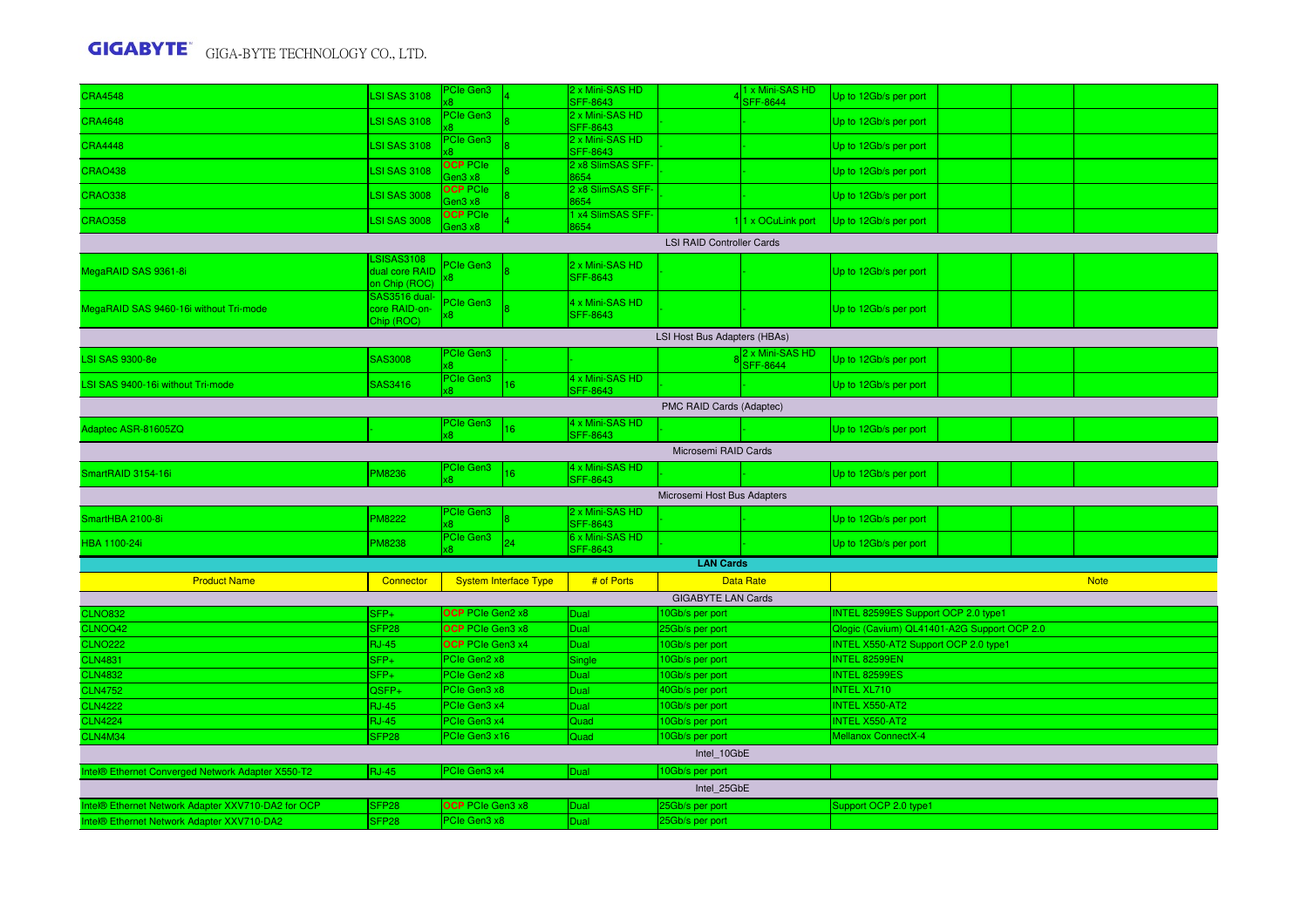|                                                      |                   |                         |          |             | Intel 40GbE                  |                                                |                                                     |             |  |
|------------------------------------------------------|-------------------|-------------------------|----------|-------------|------------------------------|------------------------------------------------|-----------------------------------------------------|-------------|--|
| Intel® Ethernet Server Adapter XL710-QDA2 for OCP    | $QSFP+$           | <b>OCP</b> PCIe Gen3 x8 |          | Dual        | 40Gb/s per port              |                                                | Support OCP 2.0                                     |             |  |
| Intel® Ethernet Converged Network Adapter XL710-QDA2 | $QSFP+$           | PCIe Gen3 x8            |          | Dual        | 40Gb/s per port              |                                                |                                                     |             |  |
|                                                      |                   |                         |          |             | Intel 100GbE                 |                                                |                                                     |             |  |
| Intel® Ethernet Network Adapter E810-CQDA2           | QSFP28            | PCIe Gen4 x16           |          | <b>Dual</b> | 100Gb/s per port             |                                                |                                                     |             |  |
|                                                      |                   |                         |          |             | Mellanox ConnectX            |                                                |                                                     |             |  |
| MCX516A-CDAT                                         | QSFP28            | PCIe Gen4 x16           |          | <b>Dual</b> | 100Gb/s per port             |                                                | Mellanox ConnectX-5 Ex EN                           |             |  |
| MCX516A-BDAT                                         | QSFP28            | PCIe Gen4 x16           |          | <b>Dual</b> | 40Gb/s per port              |                                                | Mellanox ConnectX-5 Ex EN                           |             |  |
| MCX516A-CCAT                                         | QSFP28            | PCIe Gen3 x16           |          | <b>Dual</b> | 100Gb/s per port             |                                                | Mellanox ConnectX-5 EN                              |             |  |
| MCX515A-CCAT                                         | QSFP28            | PCIe Gen3 x16           |          | Single      | 100Gb/s per port             |                                                | Mellanox ConnectX-5 EN                              |             |  |
| MCX516A-GCAT                                         | QSFP28            | PCIe Gen3 x16           |          | <b>Dual</b> | 50Gb/s per port              |                                                | Mellanox ConnectX-5 EN                              |             |  |
| MCX4421A-ACQN                                        | SFP <sub>28</sub> | <b>OCP</b> PCIe Gen3 x8 |          | Dual        | 25Gb/s per port              |                                                | Mellanox ConnectX-4 Lx EN / Support OCP 2.0         |             |  |
| MCX4121A-ACAT                                        | SFP <sub>28</sub> | PCIe Gen3 x8            |          | Dual        | 25Gb/s per port              |                                                | Mellanox ConnectX-4 Lx EN                           |             |  |
|                                                      |                   |                         |          |             | Mellanox VPI Adapter Cards   |                                                |                                                     |             |  |
| MCX653106A-HDAT                                      | QSFP56            | PCIe Gen4 x16           |          | Dual        | 200Gb/s per port             |                                                | Mellanox ConnectX-6 Ex VPI (InfiniBand)             |             |  |
| <b>MCX653105A-HDAT</b>                               | QSFP56            | PCIe Gen4 x16           |          | Single      | 200Gb/s per port             |                                                | Mellanox ConnectX-6 Ex VPI (InfiniBand)             |             |  |
| <b>MCX653105A-ECAT</b>                               | QSFP56            | PCIe Gen4 x16           |          | Single      | 100Gb/s per port             |                                                | Mellanox ConnectX-6 Ex VPI (InfiniBand)             |             |  |
| <b>MCX653106A-ECAT</b>                               | QSFP56            | PCIe Gen4 x16           |          | <b>Dual</b> | 100Gb/s per port             |                                                | Mellanox ConnectX-6 Ex VPI (InfiniBand)             |             |  |
| MCX545B-ECAN                                         | QSFP28            | OCP PCIe Gen3 x16       |          | Single      | 100Gb/s per port             |                                                | Mellanox ConnectX-5 VPI (InfiniBand) OCP 2.0 type 1 |             |  |
| MCX555A-ECAT                                         | QSFP28            | PCIe Gen3 x16           |          | Single      | 100Gb/s per port             |                                                | Mellanox ConnectX-5 VPI (InfiniBand)                |             |  |
| MCX556A-ECAT                                         | QSFP28            | PCIe Gen3 x16           |          | Dual        | 100Gb/s per port             |                                                | Mellanox ConnectX-5 VPI (InfiniBand)                |             |  |
| QL45611HLCU                                          | QSFP28            | PCIe Gen3 x16           |          | Single      | 100Gb/s per port             |                                                |                                                     |             |  |
| QLE3442-RJ-CK                                        | <b>RJ-45</b>      | PCIe Gen3 x8            |          | Dual        | 10Gb/s per port              |                                                |                                                     |             |  |
| QL45412HLCU-CK                                       | QSFP+             | PCIe Gen3 x16           |          | Dual        | 40Gb/s per port              |                                                |                                                     |             |  |
|                                                      |                   |                         |          |             |                              | Broadcom (Emulex) Ethernet Networking Adapters |                                                     |             |  |
| BCM957508-P2100G                                     | QSFP56            | PCIe Gen4 x16           |          | Dual        | 100Gb/s per port             |                                                | <b>BCM57508</b>                                     |             |  |
| BCM957414A4142CC                                     | SFP <sub>28</sub> | PCIe Gen3 x8            |          | <b>Dual</b> | 25Gb/s per port              |                                                | <b>BCM57414</b>                                     |             |  |
| BCM957414M4142C                                      | SFP <sub>28</sub> | OCP PCIe Gen3 x8        |          | <b>Dual</b> | 25Gb/s per port              |                                                | BCM57414 / Support OCP 2.0 type1                    |             |  |
|                                                      |                   |                         |          |             | Broadcom FC Host Bus Adapter |                                                |                                                     |             |  |
| Pe32002-M2                                           | $SFP+$            | PCIe Gen3 x8            |          | Dual        | 32Gb/s per port              |                                                | <b>XE501 controller</b>                             |             |  |
| Pe31002-M6                                           | $SFP+$            | PCIe Gen3 x8            |          | Dual        | 16Gb/s per port              |                                                | XE501 controller                                    |             |  |
|                                                      |                   |                         |          |             | <b>USB Device</b>            |                                                |                                                     |             |  |
| <b>Product Name</b>                                  | <b>Type</b>       | Vendor                  | Capacity |             |                              |                                                |                                                     | <b>Note</b> |  |
|                                                      |                   |                         |          |             | <b>USB 3.0</b>               |                                                |                                                     |             |  |
| PURE CLASSIC X176B1FWBO75                            | HDD               | Gigabyte                | 500G     |             |                              |                                                |                                                     |             |  |
| GoFlex STAA500305                                    | <b>HDD</b>        | Seagate                 | 500G     |             |                              |                                                |                                                     |             |  |
| <b>TOSHIBA CANVIO BASIC</b>                          | HDD               | Toshiba                 | 500G     |             |                              |                                                |                                                     |             |  |
| NA317U+                                              | Device            | neo                     |          |             |                              |                                                |                                                     |             |  |
| SST-TS13                                             | Device            | <b>Silver Stone</b>     |          |             |                              |                                                |                                                     |             |  |
| S1-DS3-Plus                                          | Device            | <b>CyberSLIM</b>        |          |             |                              |                                                |                                                     |             |  |